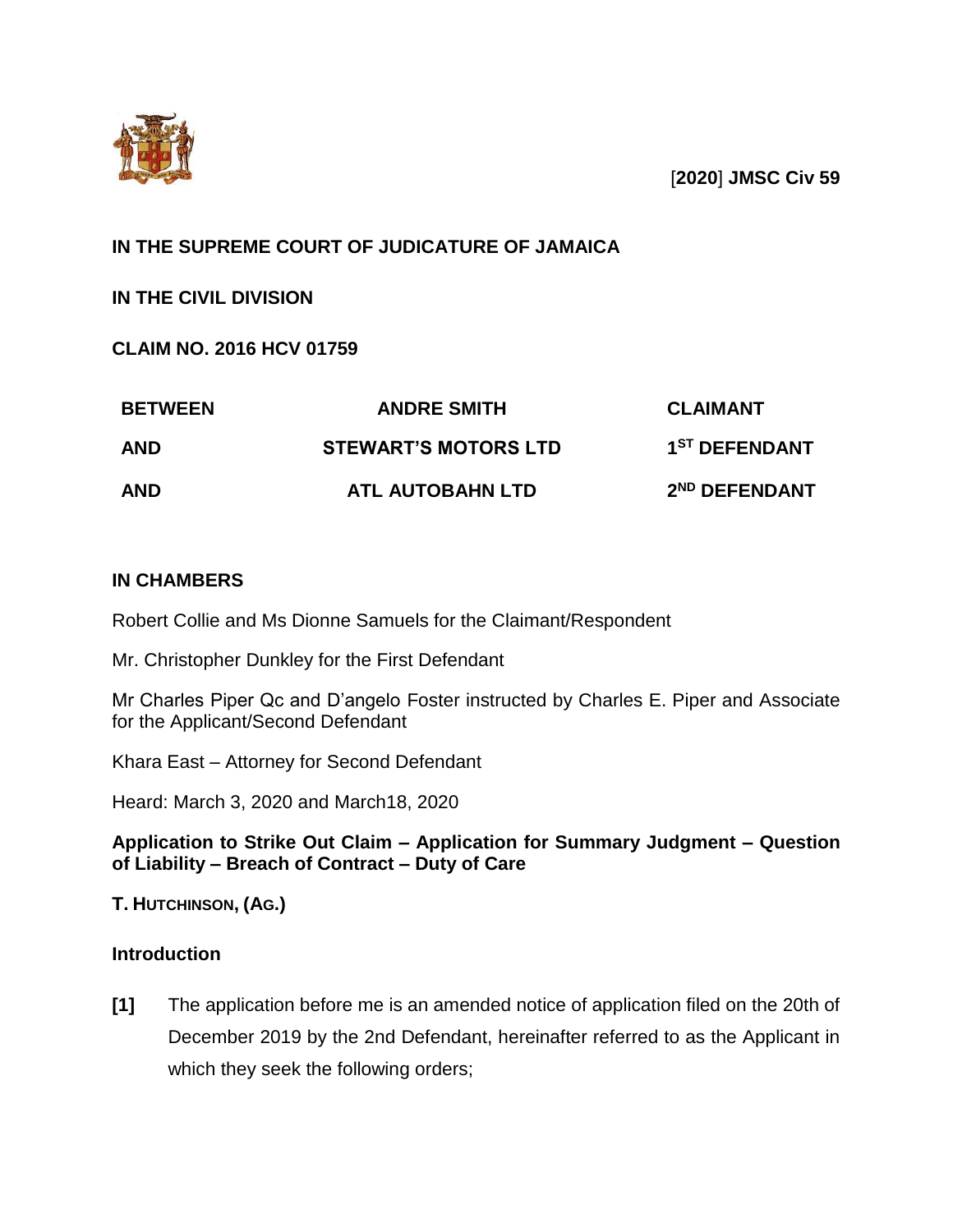- 1. That the Claimant's statement of case be struck out against the 2nd Defendant.
- 2. Alternatively, that Summary Judgment be entered for the 2nd Defendant against the Claimant.
- 3. The costs of this Application and costs thrown away be the 2nd Defendant's to be agreed or taxed.
- 4. That there be such further order as to the Court may seem just.
- **[2]** The orders are sought on a total of 5 grounds;
	- a. The Claimant's FACF and FAPOC filed October 10<sup>th</sup>, 2016 disclose no
	- b. reasonable grounds for bringing the claim against the 2<sup>nd</sup> Defendant.
	- c. Even when requested by the  $2^{nd}$  D, the Claimant has failed to demonstrate any grounds for bringing the claim against the second D.
	- d. The Claimant has no real prospect of succeeding on the claim against the 2<sup>nd</sup> Defendant.
	- e. This application is made pursuant to R  $15.2(a)$ ,  $15.6(1)(a)$  and  $26.3(1)(c)$  of the CPR as amended.
	- f. The overriding objectives of the CPR will be best served if this application is granted.

#### **LAW**

### **Striking Out**

**[3]** In asking the Court to strike out the claim brought, the Applicant has placed reliance on the powers outlined at Part 26.3(1) of the rules with specific reference to 26.3(1)(c) and (d) which provides;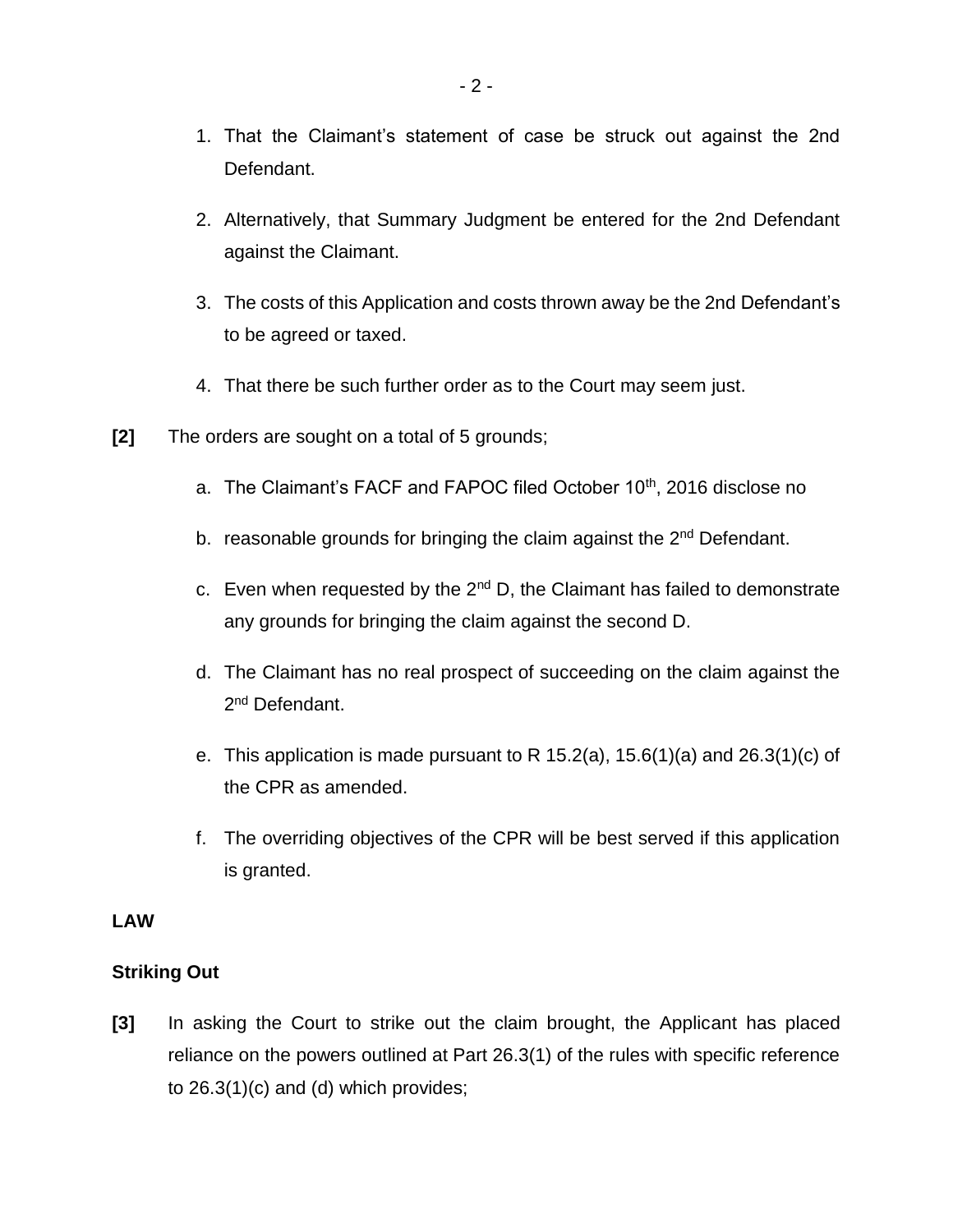*26.3 (1) In addition to any other powers under these Rules, the court may strike out a statement of case or part of a statement of case if it appears to the court -*

*(c) that the statement of case or the part to be struck out discloses no reasonable grounds for bringing or defending a claim; or*

*(d) that the statement of case or the part to be struck out is prolix or does not comply with the requirements of Parts 8 or10.*

**[4]** It is clear that R 26.3(c) requires that if a cause of action discloses no reasonable grounds for bringing the claim the Court should act to have the matter struck out. This principle was stated in *Sebol Ltd etal v Ken Tomlinson etal SCCA 115/2007* by Dukharan Ja at page 13 paragraph 28 as follows:

> *"The focus of the new rules is to deal with the matters expeditiously and to save costs and time, if there are no reasonable grounds for bringing an action, then the Court ought to strike it out."*

**[5]** This provision was also examined by Batts J in *City Properties Limited v New Era Finance Limited 2013 JMSC Civ 23* where he stated;

> *"On the issue of the applicable law, the section is clear and means exactly*  what it says. There must be reasonable grounds for bringing or defending *a claim. These reasonable grounds must it seems to me be evident on a reading of the statement of case. It is well established and a matter for which no authority need be cited, that upon an application to strike out pleading, no affidavit evidence need be filed, the issue is determined by reference to the pleadings."*

### **SUMMARY JUDGMENT**

**[6]** It was submitted by Mr Piper Q.C. that in the event the Court did not agree with the submissions in respect of the striking out of the claim, the Applicant's position in the alternative, is that summary judgment should be entered in their favour as the Claimant's case has no reasonable prospect of success against it. In making this submission, Mr Piper has relied on the powers of the Court as contained at Rule 15.2(a) which provide, that the court may give summary judgment on the claim or on a particular issue if it considers that a Claimant or Defendant has no real prospect of succeeding on the claim or the issue.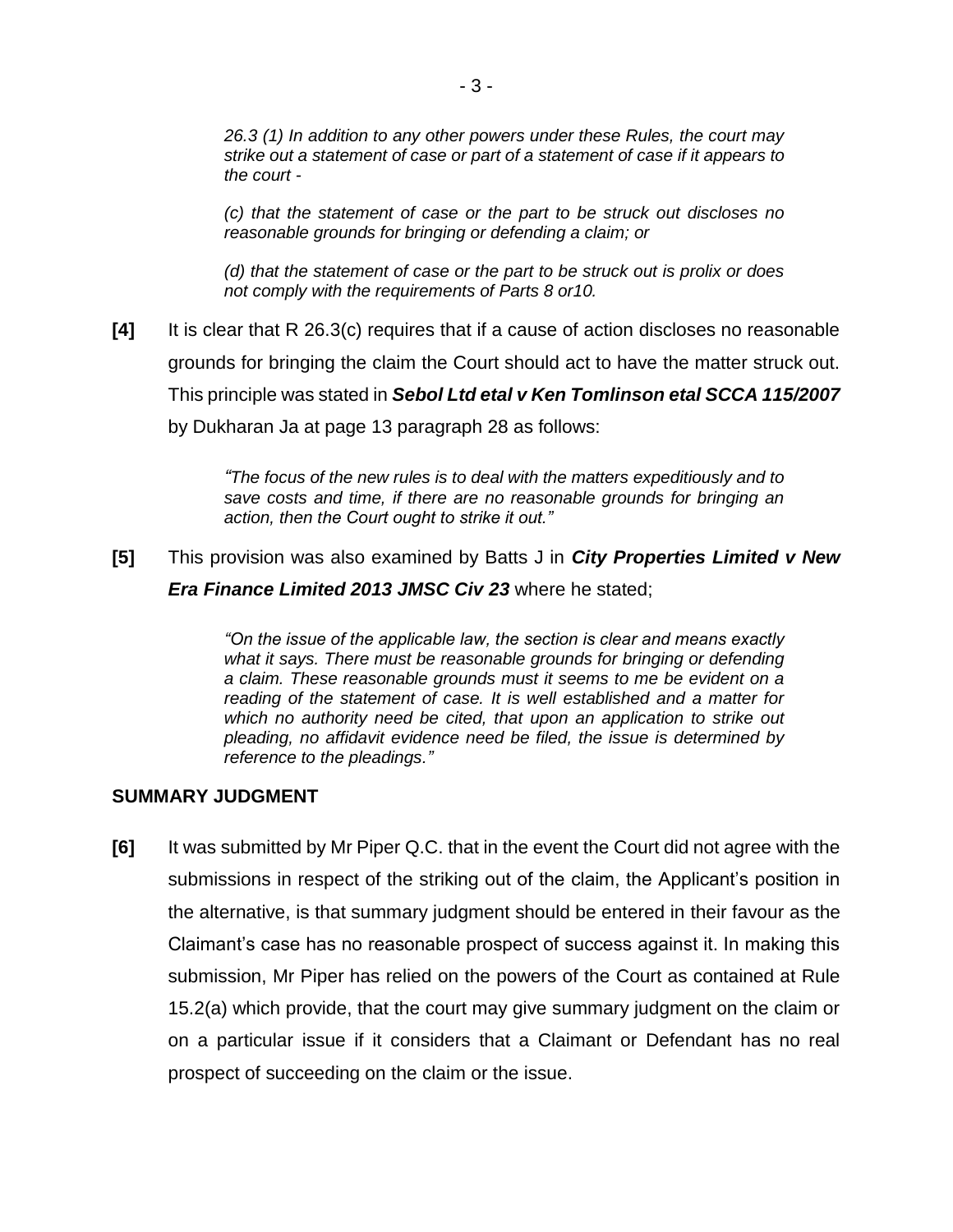- **[7]** Apart from the rules, he also referred to and relied on the authorities of *Swain v Hillman etal [2001] 1 All ER 91, Doncaster Pharmaceuticals Group Ltd etal v Bolton Pharmaceutical Co [2006] EWCA Civ 661, Sagicor Bank Jamaica Ltd v Taylor-Wright [2018] UKPC 12 and Eureka Medical Limited v Life of Jamaica Ltd 2003HCV1268* all of which have been reviewed by the Court and the principles stated therein have been noted.
- **[8]** In respect of this application, I have also reviewed the decision of *S&T Distributors Ltd etal v CIBC Jamaica Ltd etal S.C.C.A Civ App 112/04* which has been cited by Mr. Collie in respect of the approach and principles which should be followed by the Court

### **ANALYSIS AND DISCUSSION**

- **[9]** The thrust of this application for striking out or summary judgment is that the cause of action outlined in the Claim against the Applicant finds no support in the evidence or on the pleadings.
- **[10]** To this end reference has been made to paragraph 4 of the Claimant's Further Amended Particulars of Claim where it is stated that the Claimant delivered the vehicle to the first Defendant thereby entering into a contract with them to have repairs effected to same. The Particulars of Breach of Contract by the Applicant states 'that they materially breached the contract between themselves and the Claimant by taking a deliberate course of action with the  $1<sup>st</sup>$  defendant by not returning the vehicle fully repaired as set out in the pro-forma invoice tendered to the Claimant by the 1<sup>st</sup> defendant'. There are however no specifics provided as to the deliberate course of action taken.
- **[11]** It was contended on behalf of the Claimant that the evidence discloses that there was a contract with the Applicant by virtue of the latter having taken over the dealership from the 1<sup>st</sup> Defendant as this included the assignment of any contracts and/or liabilities from the 1<sup>st</sup> defendant pursuant to this sale/transfer. In support of this position reliance was placed on a number of factors with special emphasis on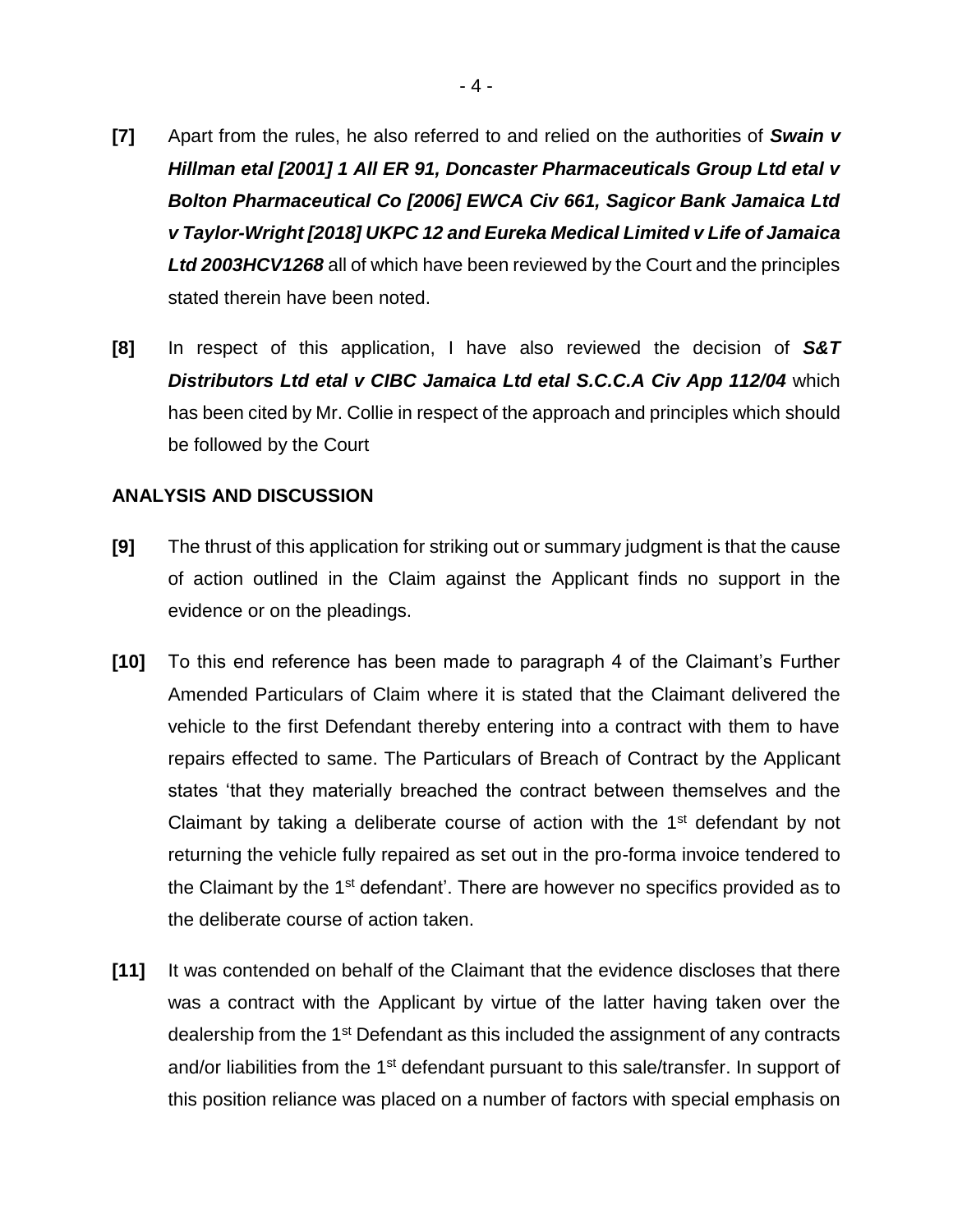a letter of intent signed between Stewarts Autos and ATL Autobahn which was provided as a part of the Applicant's list of documents.

- **[12]** In response to this submission, it is the Applicant's position that the BMW dealership was not acquired from or transferred to it by the 1<sup>st</sup> defendant. They also deny that they were party to any contract with the Claimant or the 1<sup>st</sup> Defendant. It is also denied by them that they owed any duty of care to the Claimant in respect of the claim for negligence.
- **[13]** Now it is clear from the authorities, which have been referred to above, that in order for the Claimant to prevail on an application for its statement of case to be struck out, the pleadings must disclose reasonable grounds for bringing the action. On a careful review of the pleadings filed herein, it is undisputed that the Claimant entered into a contract with the 1<sup>st</sup> Defendant to have his motor vehicle repaired. Paragraph 4 of the Amended Particulars of Claim outlines that the vehicle was delivered for repairs to the  $1<sup>st</sup>$  Defendant on the  $30<sup>th</sup>$  of November 2015 pursuant to discussions and/or arrangements made.
- **[14]** At paragraph 3 of the Claimant's witness statement he provides more details on the background which led to his vehicle being delivered as he stated that on the  $29<sup>th</sup>$  of October 2015 he received a pro-forma invoice from the 1<sup>st</sup> Defendant setting out the cost for work to be done on his vehicle. It was subsequent to receiving same that the vehicle was handed over.
- **[15]** Additional details on the contract and parties involved are provided between paragraphs 5 and 16 of the Claimant's statement as he outlined his dealings in respect of having the repairs done, all of which it is noted were with the 1<sup>st</sup> Defendant.
- **[16]** At paragraph 17 of this statement the Claimant stated that having become aware of a change in the company that held the dealership, he made contact with the 1<sup>st</sup> defendant in order to receive information as to what this meant, specifically in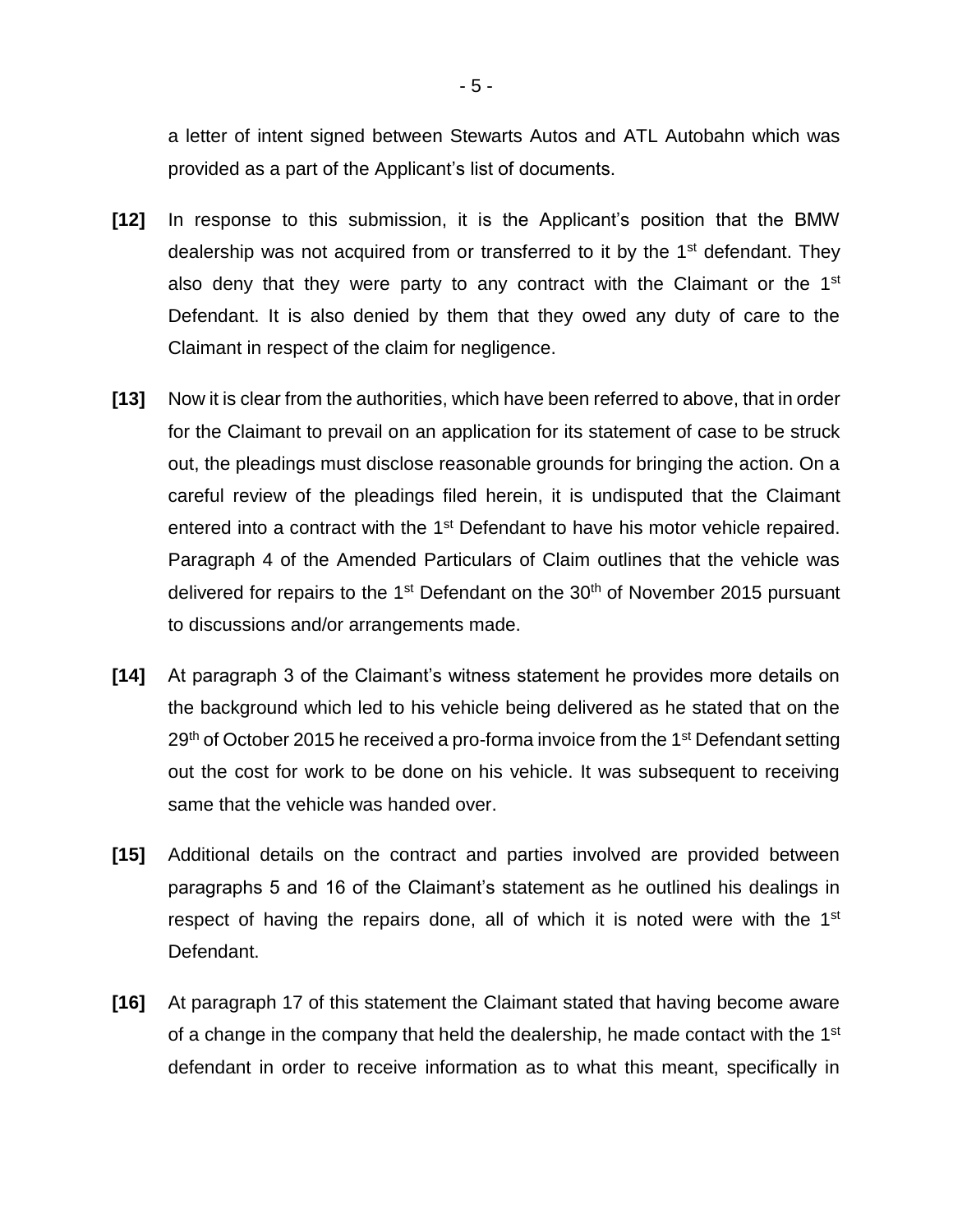relation to his vehicle. It was the  $1<sup>st</sup>$  defendant that then presented him with a bill which he refused to pay and which promised to get back to him but never did.

- **[17]** At Paragraph 21 of the Claimant's statement it is revealed that he subsequently made contact with the service manager for the Applicant who informed him that he had no idea what was happening with the vehicle as it was just parked in a corner and then directed him to contact Stewarts which he did. This was the extent of the communication.
- **[18]** At paragraph 23 of his statement the Claimant disclosed that having contacted the first defendant pursuant to these instructions he later spoke to a Mr Fitt who he described as a Customer Relations Manager who had previously been employed to Stewarts. This individual extended apologises for the mix up and promised to have the situation sorted but never did.
- **[19]** At Paragraphs 25 through to 28 of his statement, the numerous efforts made by the Claimant to have the matter resolved with the 1<sup>st</sup> Defendant are all outlined including the dispatching of a letter of demand for the vehicle, this was sent to the 1<sup>st</sup> Defendant only. It was also outlined that pursuant to an agreement at mediation the Claimant paid the bill which was presented by the 1<sup>st</sup> Defendant and paragraph 32 states that it was personnel attached to the  $1<sup>st</sup>$  Defendant who handed the vehicle over to him.
- **[20]** In respect of the cause of action for breach of contract, it was noted earlier that there are no specifics provided as to the deliberate course of action taken by the Applicant that resulted in this breach and the Claimant's loss. Additionally, a detailed review of the Claimant's statement clearly shows that while he was persistent in following up with the  $1<sup>st</sup>$  Defendant he makes no mention of the Applicant being involved, save and except for them being the new dealers for BMW and the advice given to him by their Service Manager to check with Stewarts.
- **[21]** In light of the foregoing, it is clear that no evidence has been provided, neither is outlined in the pleadings, that the car was ever worked on by personnel attached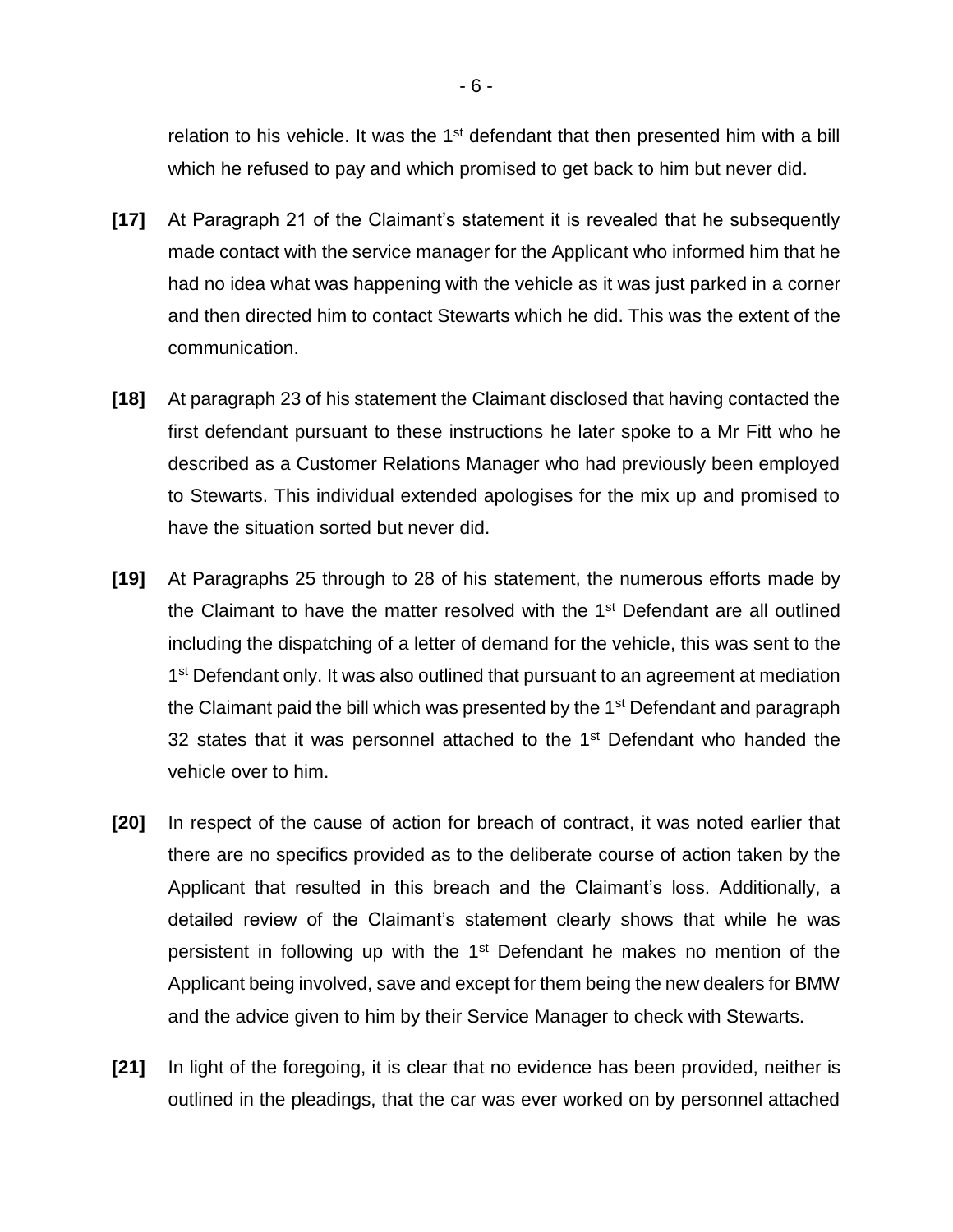to the Applicant. Additionally, there have been no documents provided to show that the vehicle had become the responsibility of the Applicant on a change in dealership. This is so, as although Mr Collie has referred to and relied on the contents of the Letter of Intent, a careful review of same reveals that it contains no reference to the assumption or transfer of liability in respect of outstanding service contracts.

- **[22]** It is interesting to note however that it makes specific reference to situations where deposits are held by the 1<sup>st</sup> Defendant for vehicles which have been ordered but not yet delivered. According to this document, the written consent of the customers must first be obtained before any deposit can be handed over to the Applicant for the completion of the order. In circumstances where there had been specific reference to the procedure to be followed for pending sales it would follow that the same would have obtained for outstanding service contracts if indeed this had been agreed to.
- **[23]** This was not the case however and the circumstances revealed that the car clearly remained the responsibility of the  $1<sup>st</sup>$  defendant given their on-going involvement as detailed in the Claimant's statement. The 1<sup>st</sup> Defendant continued to shoulder this responsibility in spite of the fact that the vehicle had been left by them on the premises which was now occupied by the new dealers.
- **[24]** In light of the fact that this action was brought on the basis of the assignment of contracts and/or liabilities pertaining to the motor vehicle from the 1<sup>st</sup> Defendant to the Applicant, the onus is on the Claimant to provide evidence in support of this assignment. In this regard I took careful note of the contents of DGF 3 which was exhibited to the affidavit of D'Angelo Foster where Counsel for the Claimant acknowledged that there was no information in the possession of the Claimant or his Counsel to show that any such transaction/assignment had in fact occurred.
- **[25]** In respect of what has been termed the implied cause of action of detinue which was outlined in the affidavit of Dionne Samuels, it is noted that not only is the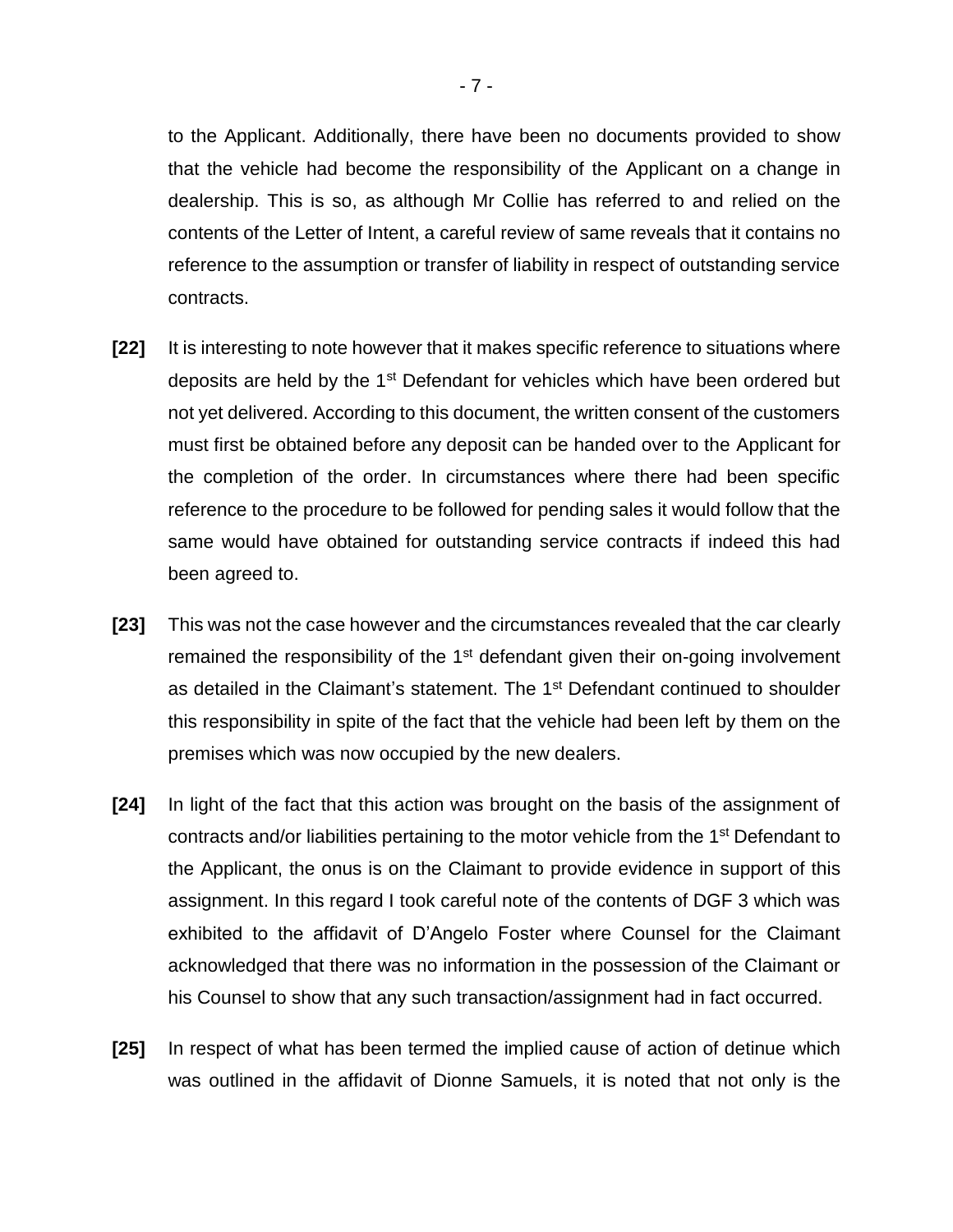assertion that a demand/request had been made of the Applicant totally contrary to what the Claimant stated, but there is also no mention by the Claimant that the Applicant withheld the vehicle from him. In fact, it is the Claimant's account that he was assisted by the service manager of the Applicant in respect of where he should direct his enquiries.

**[26]** Additionally, while this claim of unlawful detention is outlined in the affidavit of Ms. Samuels it does not appear in the Particulars of Claim as required by R 8.9(1) which provides;

> *"8.9 (1) The claimant must include in the claim form or in the particulars of claim a statement of all the facts on which the claimant relies."*

- **[27]** The imperative nature of this provision is clear as a sanction for the failure to follow suit is outlined at R 8.9A.
- **[28]** In respect of the cause of action for negligence, while negligence is alleged against the Applicant, there are no particulars of same outlined in the Particulars of Claim, a situation which stands in sharp contrast to that in respect of the 1<sup>st</sup> Defendant.
- **[29]** On the Claimant's account he had been informed that the 1<sup>st</sup> Defendant had simply left the car on the premises. There is no evidence that the Applicant had taken possession/custody of same which would place them in a position of responsibility for it. In the absence of any such evidence there is nothing before the Court to show that the Applicant had entered into any relationship with the Claimant in which they would have owed a duty of care to him. It is not sufficient to say that because the vehicle had been left on premises occupied by them that this duty had evolved.

### **DISPOSITION**

**[30]** Having arrived at the conclusions outlined above, it remains for me to consider whether there is an appropriate basis to grant the relief sought by the Applicant. In light of my findings, I am satisfied on a balance of probabilities that there are no